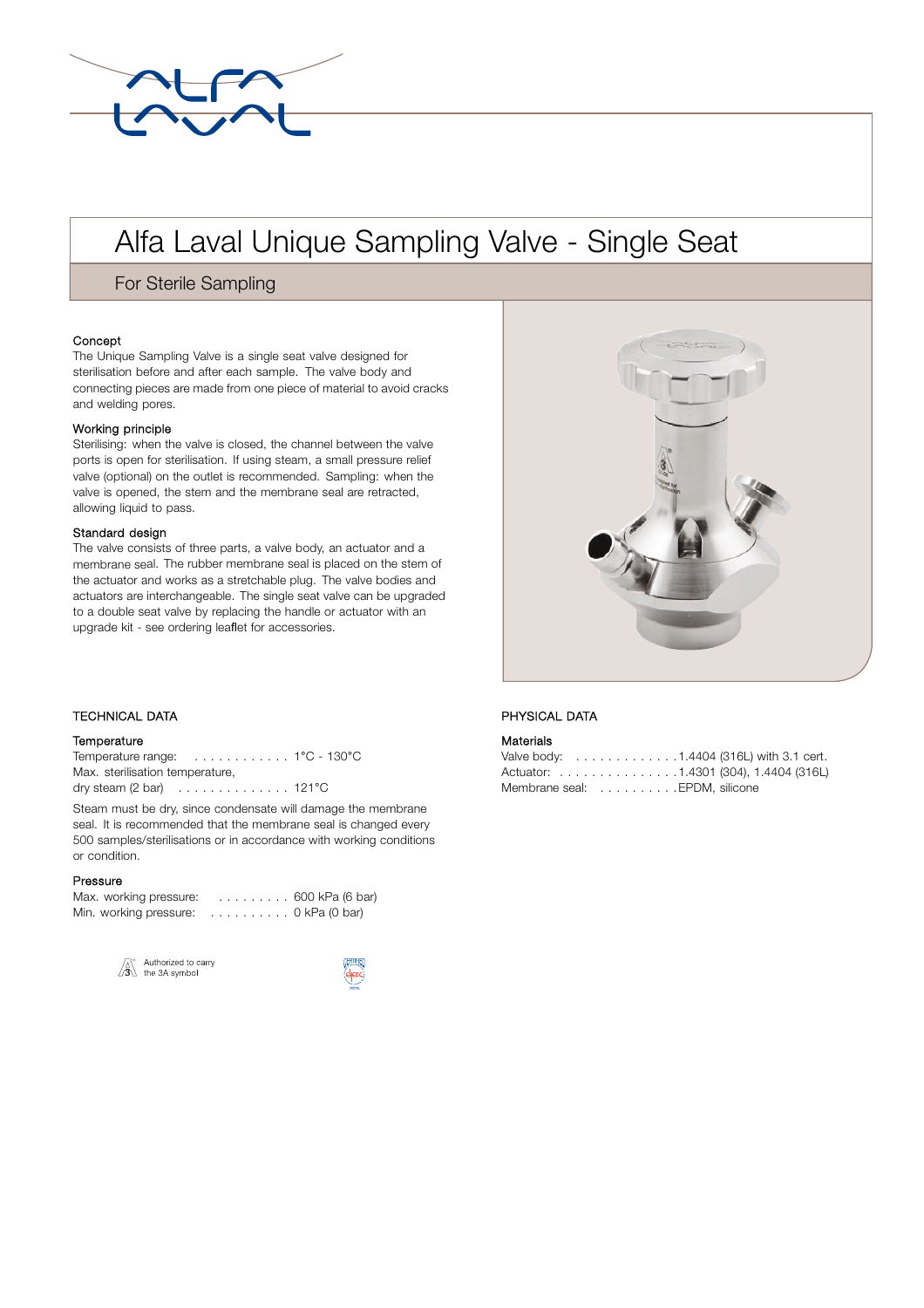#### The valve is available in tree sizes:

Size 4 for low-viscosity products such as water, beer, wine and liquid milk. Viscosity: (cP) 0100. Max. particle size: 2.5mm (0.098 in) Size 10 for high-viscosity products such as fruit yoghurt, syrup and ice cream. Viscosity: (cP) 01000. Max. particle size: 7mm (0.276 in) Size 25 is for products with very high viscosity such as jam. Max. particle size: 20mm (0.787 in)

# Valve bodies:

- Tank (welding)
- Collared tube (welding)
- Tri-clamp

- Optional:

- Varivent

## Valve heads:

- Handle
- Pneumatic actuator (air supply 5-8 bar)

#### Accessories:

- See ordering leaflet

# Closed valve



# Closed valve: Sterilising

When the valve is closed, the channel between the valve ports is open for sterilisation.

Open valve



### Open valve: Sampling

When the valve is opened, the stem and the membrane seal are retracted, allowing liquid to pass.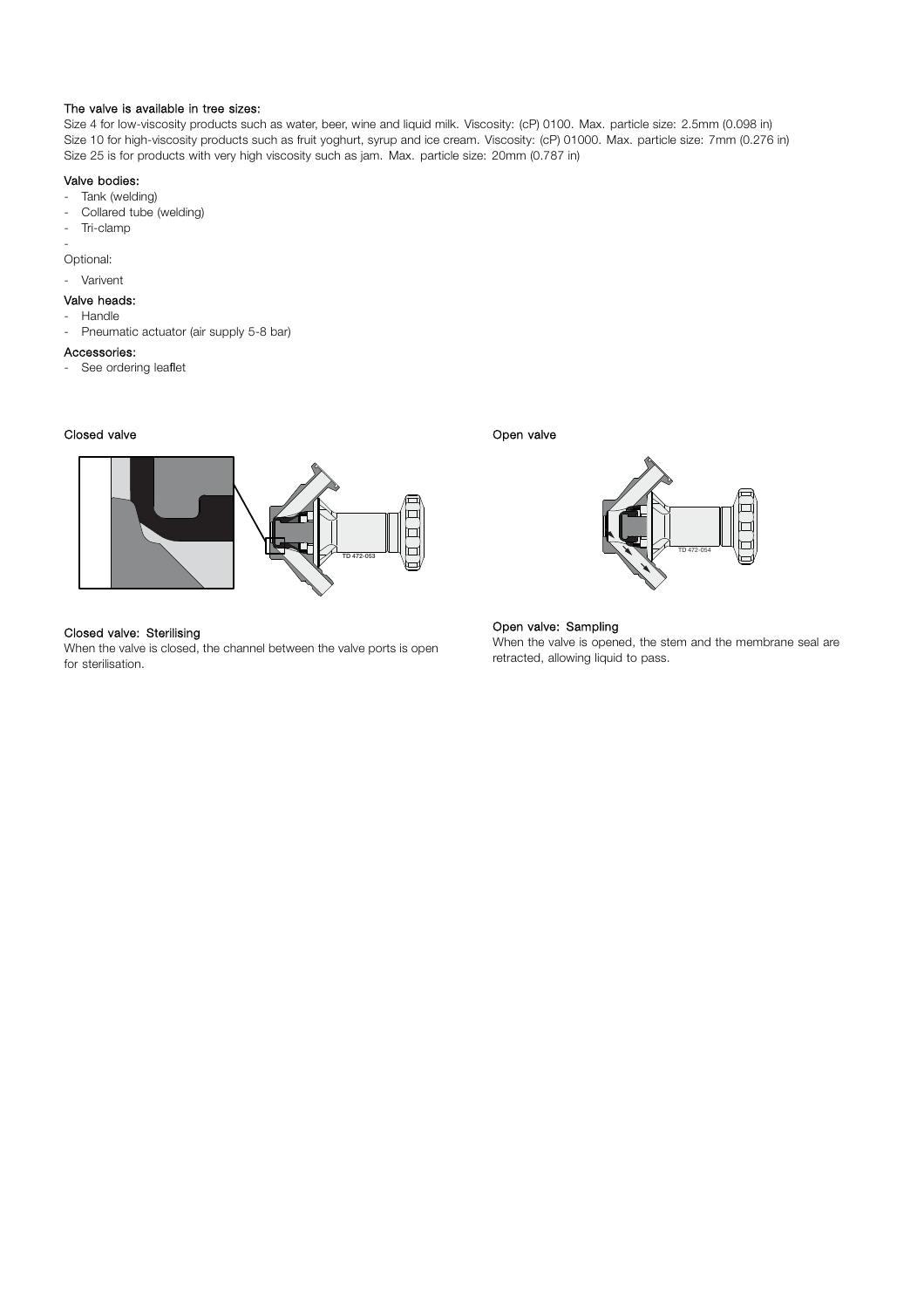# Dimensions

Handle with valve body: Collared pipe welding





Pneumatic with valve body: Collared pipe welding



Valve body: Tri-clamp Valve body: Tank welding



| Valve size      | Size 4             |                          |               |               |        |                |                |               |                          |                |        |               |        |                |                |               |  |  |  |
|-----------------|--------------------|--------------------------|---------------|---------------|--------|----------------|----------------|---------------|--------------------------|----------------|--------|---------------|--------|----------------|----------------|---------------|--|--|--|
| Valve Head      | Handle Single Seat |                          |               |               |        |                |                |               | Pneumatic Single Seat    |                |        |               |        |                |                |               |  |  |  |
| Valve body      | Tank               | Tri-clamp                |               |               |        | Collarded pipe |                |               | Tank                     | Tri-clamp      |        |               |        | Collarded pipe |                |               |  |  |  |
| Connection size |                    |                          | <b>ISO 25</b> | <b>ISO 38</b> | ISO 51 | <b>DIN 25</b>  | <b>DIN 40</b>  | <b>DIN 50</b> |                          |                | ISO 25 | <b>ISO 38</b> | ISO 51 | <b>DIN 25</b>  | <b>DIN 40</b>  | <b>DIN 50</b> |  |  |  |
| Α               | 87.9               | 87.6                     | 87.6          | 87.6          | 87.6   | 87.6           | 87.6           | 87.6          | 92.8                     | 92.5           | 92.5   | 92.8          | 92.5   | 92.5           | 92.5           | 92.5          |  |  |  |
| В               | 29                 | 50.5                     | 25            | 38            | 51     | 29             | 41             | 53            | 29                       | 50.5           | 25     | 38            | 51     | 29             | 41             | 53            |  |  |  |
| C               | $\sim$             | $\overline{\phantom{a}}$ | 21.8          | 34.8          | 47.8   | 26             | 38             | 50            | $\overline{\phantom{a}}$ | $\overline{a}$ | 21.8   | 34.8          | 47.8   | 26             | 38             | 50            |  |  |  |
| D               | $\overline{4}$     | 4                        | 4             | 4             | 4      | $\overline{4}$ | $\overline{4}$ | 4             | $\overline{4}$           | 4              | 4      | 4             | 4      | 4              | $\overline{4}$ | 4             |  |  |  |
| E               | 6                  | 6                        | 6             | 6             | 6      | 6              | 6              | 6             | 6                        | 6              | 6      | 6             | 6      | 6              | 6              | 6             |  |  |  |
| F               | 78.7               | 78.7                     | 78.7          | 78.7          | 78.7   | 78.7           | 78.7           | 78.7          | 78.7                     | 78.7           | 78.7   | 78.7          | 78.7   | 78.7           | 78.7           | 78.7          |  |  |  |
| G               | 46                 | 46                       | 46            | 46            | 46     | 46             | 46             | 46            | 54                       | 54             | 54     | 54            | 54     | 54             | 54             | 54            |  |  |  |
| H               | 25                 | 25                       | 25            | 25            | 25     | 25             | 25             | 25            | 25                       | 25             | 25     | 25            | 25     | 25             | 25             | 25            |  |  |  |
| Weight (kg)     | 0.7                | 0.7                      | 0.7           | 0.7           | 0.7    | 0.7            | 0.7            | 0.7           | 1.3                      | 1.3            | 1.3    | 1.3           | 1.3    | 1.3            | 1.3            | 1.3           |  |  |  |

| Valve size      | Size 10            |                          |               |               |               |                |               |               |                          |                             |        |               |               |               |               |               |  |  |  |
|-----------------|--------------------|--------------------------|---------------|---------------|---------------|----------------|---------------|---------------|--------------------------|-----------------------------|--------|---------------|---------------|---------------|---------------|---------------|--|--|--|
| Valve Head      | Handle Single Seat |                          |               |               |               |                |               |               |                          | Pneumatic Single Seat       |        |               |               |               |               |               |  |  |  |
| Valve body      | Tank               | Tri-clamp                |               |               |               | Collarded pipe |               |               | Tank                     | Tri-clamp<br>Collarded pipe |        |               |               |               |               |               |  |  |  |
| Connection size |                    |                          | <b>ISO 25</b> | <b>ISO 38</b> | <b>ISO 51</b> | <b>DIN 25</b>  | <b>DIN 40</b> | <b>DIN 50</b> |                          |                             | ISO 25 | <b>ISO 38</b> | <b>ISO 51</b> | <b>DIN 25</b> | <b>DIN 40</b> | <b>DIN 50</b> |  |  |  |
| Α               | 111.4              | 110.9                    | 112.6         | 110.6         | 110.6         | 110.6          | 110.6         | 110.6         | 121.9                    | 121.4                       | 122.1  | 121.1         | 121.7         | 121.7         | 121.7         | 121.7         |  |  |  |
| B               | 38                 | 50.5                     | 25            | 38            | 51            | 29             | 41            | 53            | 38                       | 50.5                        | 25     | 38            | 51            | 29            | 41            | 53            |  |  |  |
| C               | $\sim$             | $\overline{\phantom{a}}$ | 21.8          | 34.8          | 47.8          | 26             | 38            | 50            | $\overline{\phantom{a}}$ | $\overline{\phantom{a}}$    | 21.8   | 34.8          | 47.8          | 26            | 38            | 50            |  |  |  |
| D               | 14                 | 14                       | 14            | 14            | 14            | 14             | 14            | 14            | 14                       | 14                          | 14     | 14            | 14            | 14            | 14            | 14            |  |  |  |
| Ε               | 10                 | 10                       | 10            | 10            | 10            | 10             | 10            | 10            | 10                       | 10                          | 10     | 10            | 10            | 10            | 10            | 10            |  |  |  |
| F               | 85.8               | 85.8                     | 85.8          | 85.8          | 85.8          | 85.8           | 85.8          | 85.8          | 85.8                     | 85.8                        | 85.8   | 85.8          | 85.8          | 85.8          | 85.8          | 85.8          |  |  |  |
| G               | 53.2               | 53.2                     | 53.2          | 53.2          | 53.2          | 53.2           | 53.2          | 53.2          | 73.1                     | 73.1                        | 73.1   | 73.1          | 73.1          | 73.1          | 73.1          | 73.1          |  |  |  |
| H               | 25                 | 25                       | 25            | 25            | 25            | 25             | 25            | 25            | 25                       | 25                          | 25     | 25            | 25            | 25            | 25            | 25            |  |  |  |
| Weight (kg)     |                    |                          |               | 1.1           |               |                | 1.1           |               | 1.9                      | 1.9                         | 1.9    | 1.9           | 1.9           | 1.9           | 1.9           | 1.9           |  |  |  |

| Valve size      | Size 25               |                   |                |          |               |               |  |  |  |  |  |  |
|-----------------|-----------------------|-------------------|----------------|----------|---------------|---------------|--|--|--|--|--|--|
| Valve Head      | Pneumatic Single Seat |                   |                |          |               |               |  |  |  |  |  |  |
| Valve body      | Tank                  | Tri-clamp         | Collarded pipe |          |               |               |  |  |  |  |  |  |
| Connection size |                       |                   | ISO 51         | ISO 63,5 | <b>DIN 50</b> | <b>DIN 65</b> |  |  |  |  |  |  |
| A               | 275.1                 | 275.1             | 279.1          | 278.1    | 279.1         | 277.1         |  |  |  |  |  |  |
| B               | 70                    | 77.5              | 51             | 63.5     | 53            | 70            |  |  |  |  |  |  |
| $\mathsf{C}$    | $\overline{a}$        | $\qquad \qquad =$ | 47.8           | 60.3     | 50            | 66            |  |  |  |  |  |  |
| D               | 25                    | 25                | 25             | 25       | 25            | 25            |  |  |  |  |  |  |
| E               | 25                    | 25                | 25             | 25       | 25            | 25            |  |  |  |  |  |  |
| F               | 143                   | 143               | 143            | 143      | 143           | 143           |  |  |  |  |  |  |
| G               | 127                   | 127               | 127            | 127      | 127           | 127           |  |  |  |  |  |  |
| H               | 50.5                  | 50.5              | 50.5           | 50.5     | 50.5          | 50.5          |  |  |  |  |  |  |
| Weight (kg)     | 8.2                   | 8.2               | 8.2            | 8.2      | 8.2           | 8.2           |  |  |  |  |  |  |